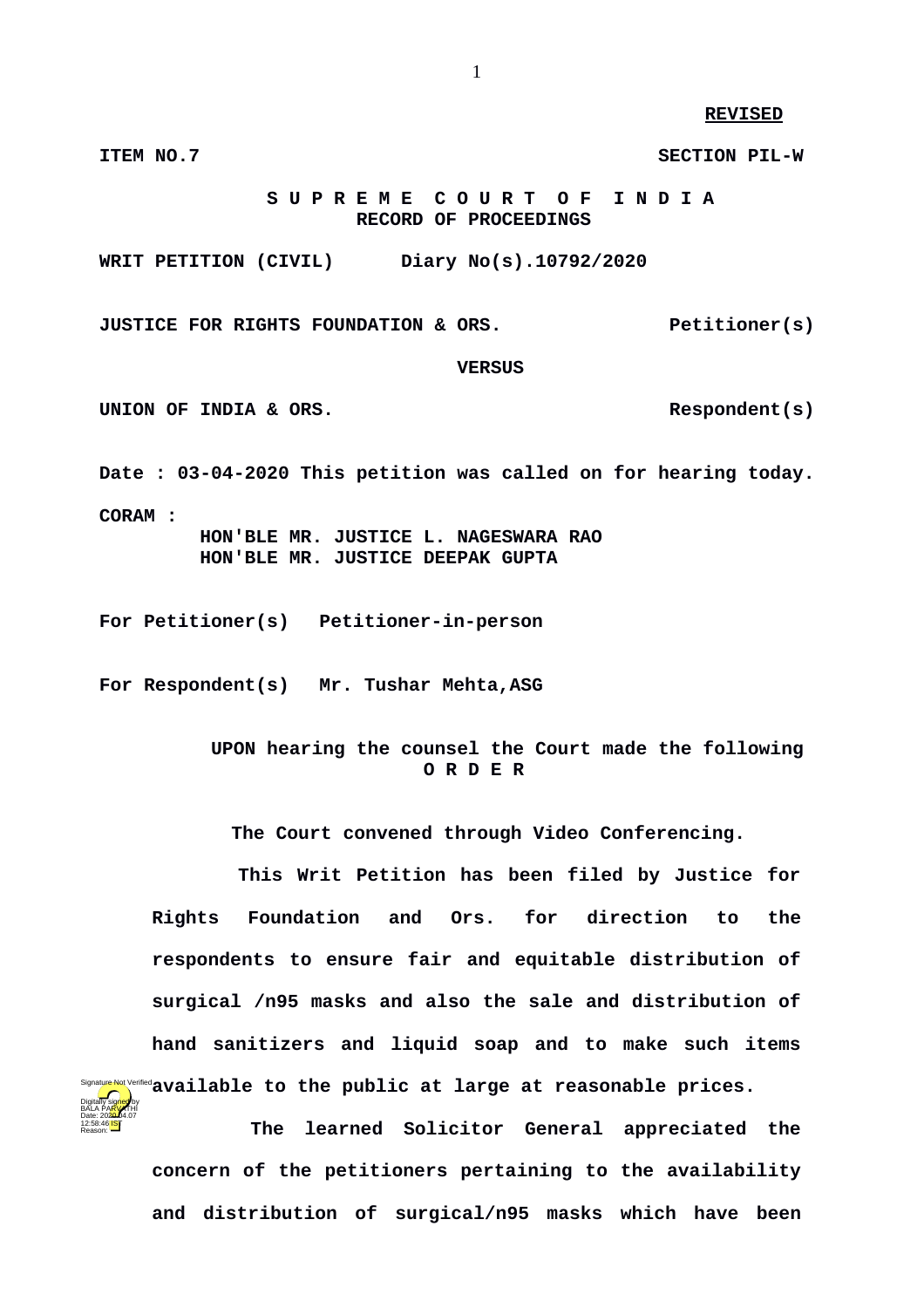**declared as essential goods. He submitted that steps have been taken by the Government of India to issue directions regarding the availability and distribution of surgical/n95 masks as well as hand sanitizers and liquid soaps at their minimum retail prices fixed by the Government.** 

**He further submits that there is a helpline provided at the control rooms which are working round the clock responding to complaints by persons who are not able to secure surgical/n95 masks and the hand sanitizers and liquid soaps at the prices fixed by the Government of India. We hope and trust that the complaints will be addressed promptly.** 

**With the above observations the Writ Petition is disposed of. Pending application, if any stand disposed of.**

 **Court Master Court Master**

 **(B.Parvathi) (Anand Prakash)**

2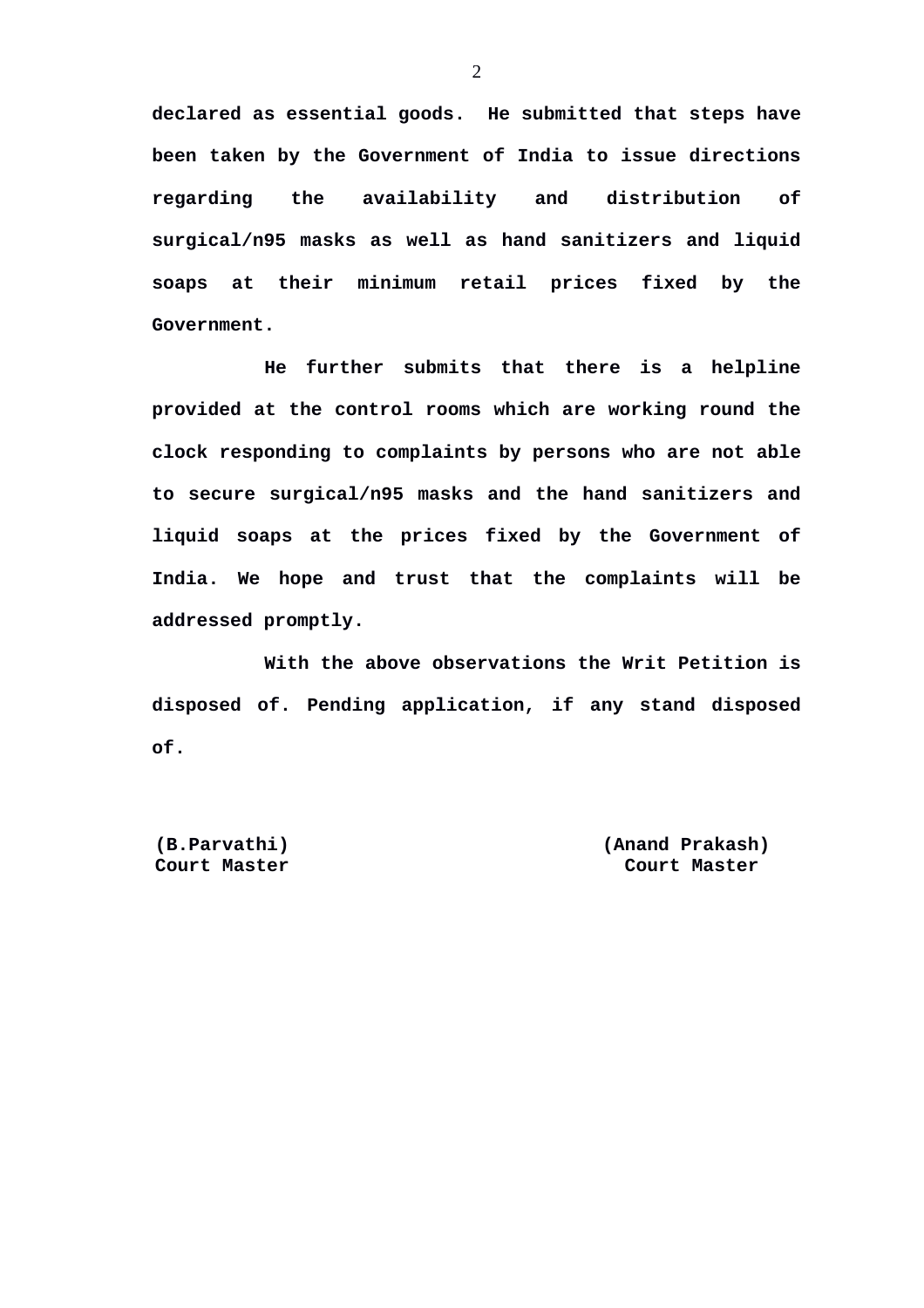**S U P R E M E C O U R T O F I N D I A RECORD OF PROCEEDINGS**

**WRIT PETITION (CIVIL) Diary No(s).10792/2020**

**JUSTICE FOR RIGHTS FOUNDATION & ORS.** Petitioner(s)

## **VERSUS**

UNION OF INDIA & ORS.

**Date : 03-04-2020 This petition was called on for hearing today. CORAM : HON'BLE MR. JUSTICE L. NAGESWARA RAO HON'BLE MR. JUSTICE DEEPAK GUPTA**

**For Petitioner(s) Petitioner-in-person**

**For Respondent(s)**

## **UPON hearing the counsel the Court made the following O R D E R**

**The Court convened through Video Conferencing.**

 **This Writ Petition has been filed by Justice for Rights Foundation and Ors. for direction to the respondents to ensure fair and equitable distribution of surgical /n95 masks and also the sale and distribution of hand sanitizers and liquid soap and to make such items available to the public at large at reasonable prices.** 

 **The learned Solicitor General appreciated the concern of the petitioners pertaining to the availability and distribution of surgical/n95 masks which have been**